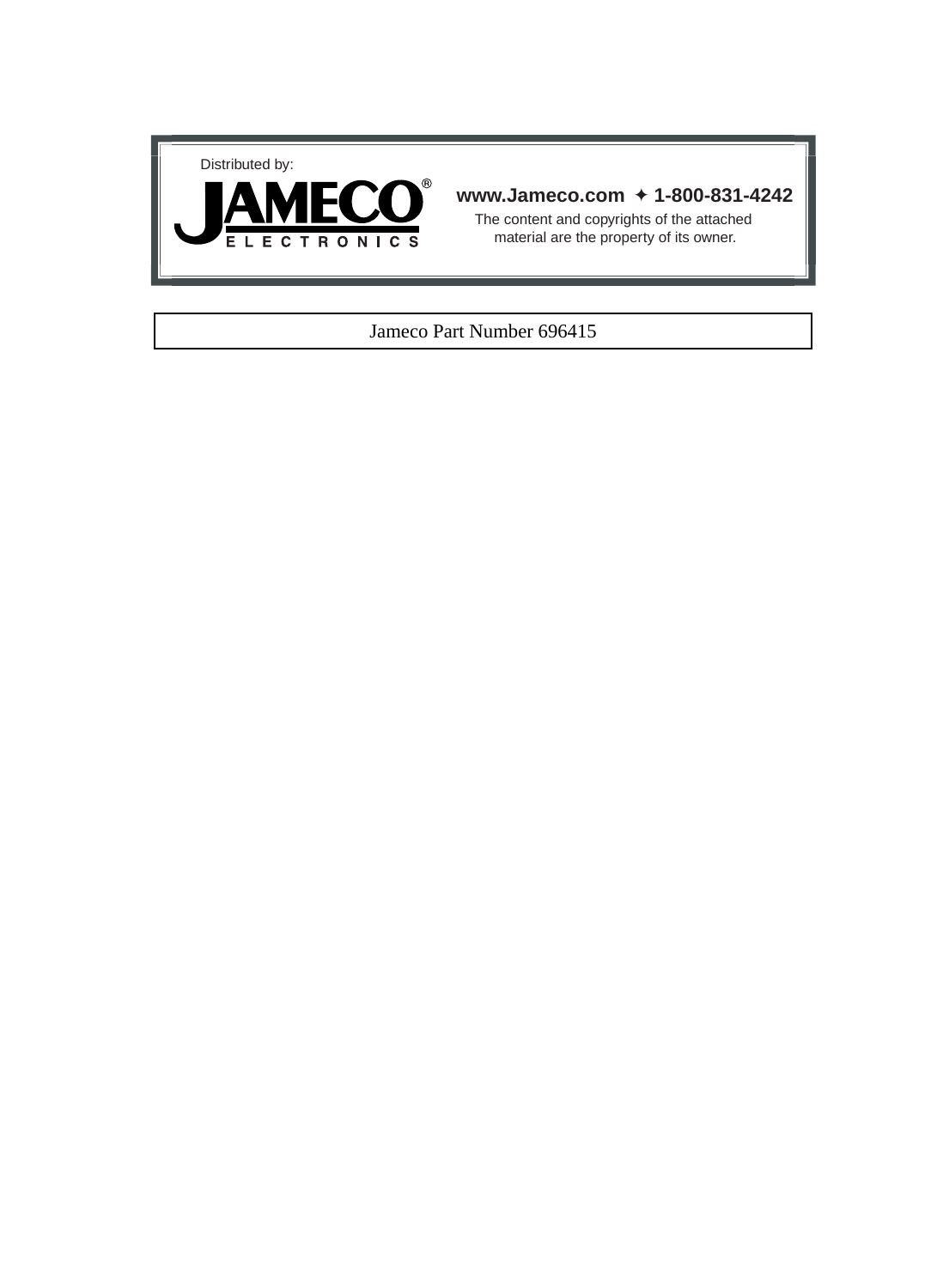

### **Features**

- Multiturn / Cermet / Industrial / Sealed
- Standoffs allow thorough PC board washing
- Tape and reel packaging available
- Patent #4427966 drive mechanism
- $\blacksquare$  RoHS compliant<sup>†</sup> version available

## **3266 - 1/4 " Square Trimming Potentiometer**

#### **Electrical Characteristics**

| <b>Standard Resistance Range</b>    |                                 |
|-------------------------------------|---------------------------------|
|                                     |                                 |
|                                     | (see standard resistance table) |
| Resistance Tolerance ±10 % std.     |                                 |
| Absolute Minimum Resistance         |                                 |
|                                     |                                 |
|                                     | (whichever is greater)          |
| <b>Contact Resistance Variation</b> |                                 |
|                                     | 3.0 % or 3 ohms max.            |
|                                     | (whichever is greater)          |
| Adjustability                       |                                 |
|                                     |                                 |
| Resistance±0.05 %                   |                                 |
|                                     |                                 |
| Insulation Resistance 500 vdc.      |                                 |
|                                     | 1,000 megohms min.              |
| Dielectric Strength                 |                                 |
|                                     |                                 |
| 80,000 Feet250 vac                  |                                 |
| Effective Travel12 turns nom.       |                                 |

#### **Environmental Characteristics**

| Power Rating (300 volts max.)<br>Temperature Range -55 °C to +150 °C<br>Temperature Coefficient ±100 ppm/°C<br>Seal Test 85 °C Fluorinert*<br>HumidityMIL-STD-202 Method 103<br>96 hours (2 % $\triangle$ TR, 10 Megohms IR)<br>Vibration30 G (1 % ΔTR; 1 % ΔVR) |
|------------------------------------------------------------------------------------------------------------------------------------------------------------------------------------------------------------------------------------------------------------------|
| Shock100 G (1 % ∆TR; 1 % ∆VR)<br>Load Life $1.000$ hours 0.25 watt 70 °C<br>(3 % $\triangle$ TR; 3 % CRV)                                                                                                                                                        |
| Rotational Life200 cycles<br>(4 % ∆TR; 3 % or 3 ohms,<br>whichever is greater, CRV)                                                                                                                                                                              |
| <b>Dhuginal Characteristics</b>                                                                                                                                                                                                                                  |

#### **Physical Character**

| Torque 3.0 oz-in. max.<br>Mechanical StopsWiper idles |
|-------------------------------------------------------|
| TerminalsSolderable pins                              |
|                                                       |
| Marking Manufacturer's                                |
| trademark, resistance code,                           |
| wiring diagram, date code,                            |
| manufacturer's model                                  |
| number and style                                      |
| Wiper50 % (Actual TR) $\pm$ 10 %                      |
| FlammabilityU.L. 94V-0                                |
| Standard Packaging 50 pcs. per tube                   |
| Adjustment Tool H-90                                  |
|                                                       |

 $\left( 3\right)$  cw CLOCKWISE  $ccw()$  $(2)$  WIPER





(INCHES)

#### **How to Order**



Consult factory for other available options.